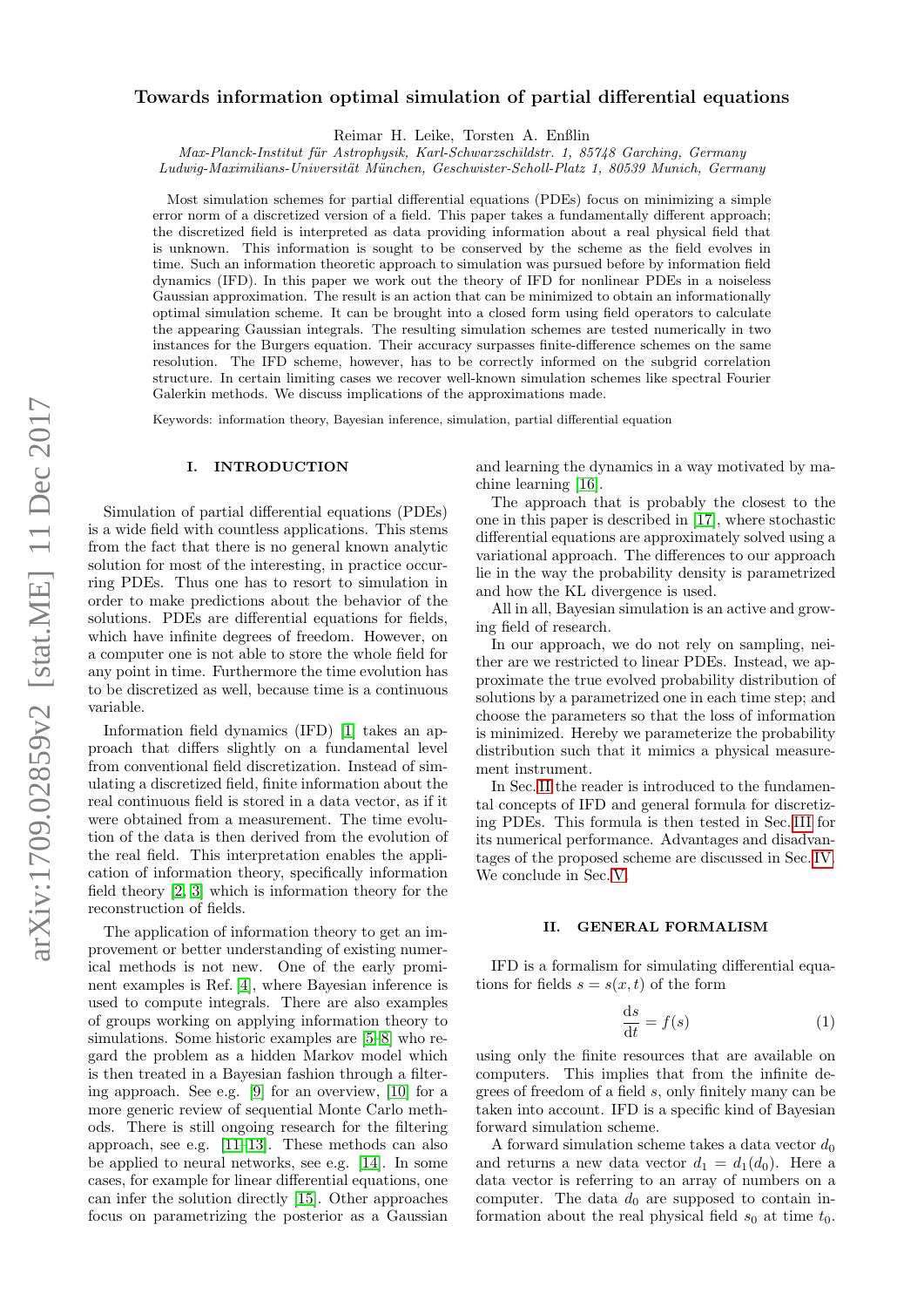What kind of information d contains is also specified by the simulation scheme. The new data vector  $d_1$ is supposed to contain information about the field  $s_1$ at the time  $t_1 = t_0 + dt$ . One then iterates the application of this scheme until one arrives at a target time. On this abstract level IFD yields a forward simulation scheme. The difference to the construction of most other simulation schemes is its information theoretic foundation and very restrictive formalism. The formalism is restrictive in the sense that once it is defined what information the data d contains about the field s, the time evolution of the scheme  $d_1(d_0)$  is completely specified.

IFD attempts to mimic the optimal Bayesian simulation. In an optimal Bayesian simulation we take the knowledge about the initial conditions  $P(s_0|^{\omega}$ init') and then compute the time evolved probability density using the exact analytic time evolution

$$
P(s_n|\text{``init")} = P(s_0(s_n)|\text{``init")}\left|\left|\frac{\partial s_0(s_n)}{\partial s_n}\right|\right| . \quad (2)
$$

Here we have assumed that there exists an exact solution for the PDE to be simulated (at least up to a zero set of  $P(s_0 | ``init")$  ). Thus there is a one to one mapping between fields  $s_0$  at time  $t_0$  and fields  $s_n$  at time  $t_n$ , such that we can write the initial field  $s_0(s_n)$  as function of the later field  $s_n$ , or vice versa. We denote with  $\vert$  $\begin{array}{c} \begin{array}{c} \begin{array}{c} \end{array} \\ \begin{array}{c} \end{array} \end{array} \end{array}$  $\partial s_0(s_n)$  $rac{s_0(s_n)}{\partial s_n}$ the absolute value of the  $\int$ Jacobi determinant that arises from transforming the probability density. Note that no information is lost, since time forward and backward evolution is a one to one mapping of the phase space of the field s. This optimal Bayesian simulation scheme is practically not accessible in most interesting cases because it requires the exact (backward) time evolution to be known, the Jacobi determinant to be computable and the storage of whole probability densities over fields. In this paper, we propose a scheme that aims to overcome these limitations at the cost of losing some information in the process of simulation. It does so by parameterizing the probability density and then evolving these parameters such that the least amount of information is lost in each of the small time steps. We proceed by describing in detail how the probability density is parametrized, then we describe how we approximate the time evolution.

In IFD we store a finite amount of data  $d$  on the actual continuous field s, as if measured by an instrument whose action is described by a measurement equation of the following form:

$$
d = R(s)(t) + n \tag{3}
$$

Here  $n$  is accumulated numerical noise and  $R$  is some response function. As an example for R one could choose a matrix of Dirac  $\delta$ -distributions for R to mimic point measurements of the field at certain locations. This measurement equation does not imply that there is an actual measurement, it just defines the probability theoretic connection between the data d on our computer and the actual physical field s that we want to simulate. The initial conditions of the PDE will determine the first data  $d_0$ , future data will

then be determined by the scheme to mimic the time evolution of the field s. To recover the full field  $s_0$  from the data  $d_0$  at time  $t_0$  one can use Bayes theorem:

$$
P(s_0|d_0) = \frac{P(d_0|s_0)P(s_0)}{P(d_0)}.
$$
 (4)

For this, a prior  $P(s_0)$  is necessary. It reflects the knowledge about  $s_0$  when no data  $d_0$  are available. A simulation scheme also has to discretize the time evolution such that in a time step from  $t_0$  to  $t_1$  =  $t_0 + dt$  the data gets updated from  $d_0$  to  $d_1$ . In the language just introduced, the purpose of a simulation scheme is to choose a proper time discretization  $d_1(d_0)$ that is as close to the real evolution of  $U(s_0) = s_1$ as possible (or even equal if feasible) and a proper discretization  $R$  of space such that the features of the field are represented well.

In IFD the time evolution of the data d is defined indirectly, that is we assign  $d_1$  such that the posterior  $P(s_1|d_1)$  using our new data  $d_1$  matches the time evolved probability density  $P(s_1|d_0)$  using our old data  $d_0$  as well as possible. Note that  $P(s_1|d_0)$  is what we defined to be the optimal Bayesian simulation, but simulated only for a small time step  $dt$ , where a linearization of the time evolution might still be justified. Because we cannot store the whole density  $P(s_1|d_0)$ we store an approximation of it that uses the same parametrization as the probability density  $P(s_0|d_0)$ but with new values  $d_1$  assigned to the parameters such that it approximates the time evolved probability density  $P(s_1|d_0)$  as well as possible. For probability densities corresponding to a Bayesian belief, there is only one consistent notion of "approximating as well as possible", given the two requirements that the optimal approximation is no approximation and that an approximation can be judged by what it predicts for actual outcomes. We refer to Ref. [\[18\]](#page-7-14) for a practiceoriented discussion why this uniquely determines the "approximation" KL distance as the appropriate loss function to be used here, see Ref. [\[19\]](#page-7-15) for the original proof on probability densities. This proposed loss is different than that in the originally proposed IFD scheme [\[1\]](#page-7-0) and leads to matching the two distributions via

<span id="page-1-0"></span>
$$
KL(d_0, d_1) = \int ds_1 P(s_1|d_0) \ln \frac{P(s_1|d_0)}{P(s_1|d_1)}
$$
(5)

In this matching,  $d_0$  is given and  $d_1$  is searched for, such that the KL divergence serves as an action that is minimized to obtain the discretized time evolution  $d_1(d_0)$ .

It was also proposed in [\[18\]](#page-7-14) that for information preserving dynamics, that is for non-stochastic time evolution, one has  $P(s_1|d_0) = P(s_0|d_0)$  $\begin{array}{c} \begin{array}{c} \end{array} \end{array}$  $\partial s_0(s_1)$  $\frac{s_0(s_1)}{\partial s_1}$  $\Big|$  and therefore this Kullback-Leibler distance is equal to the Kullback-Leibler distance with both probability densities time evolved to the past (note the changed indices):

<span id="page-1-1"></span>
$$
KL(d_0, d_1) = \int ds_0 P(s_0|d_0) \ln \frac{P(s_0|d_0)}{P(s_0|d_1)} \qquad (6)
$$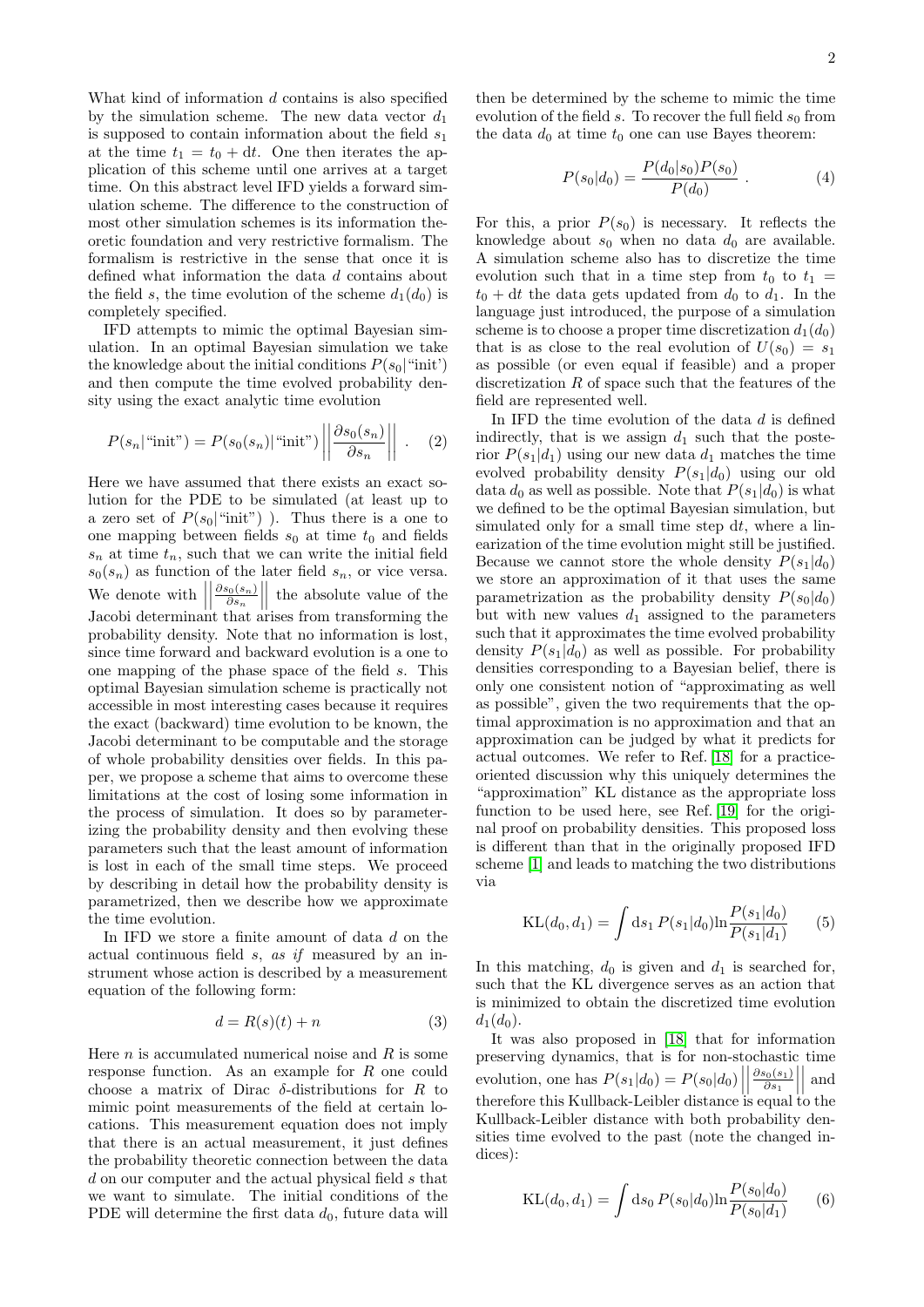Note that the equality between Eqs. [\(5\)](#page-1-0) and [\(6\)](#page-1-1) is nothing else than the invariance of the KL under invertible transformations. In this case the transformation is the time evolution of the field s. The latter KL can be calculated once one made a suitable choice for R. For this note that there is a degeneracy between  $R$  and  $s$ . That means, if  $R$  is altered by an invertible operator T

$$
R' = RT \tag{7}
$$

then this is equivalent to instead simulating the differential equation for  $Ts$ 

$$
\frac{\mathrm{d}}{\mathrm{d}t}(Ts) = \frac{\mathrm{d}T}{\mathrm{d}s} \left( f(T^{-1}(Ts)) \right) \tag{8}
$$

and using the unaltered response R. This is because

$$
(R')s(t) = (RT)s(t) = R(Ts)(t) . \t(9)
$$

This provides some freedom to simplify R, thus R can be chosen such that it is linear at the cost of possibly making the time evolution more complicated. If the prior  $P(s_0) = \mathscr{G}(s_0, S_0)$  and the noise  $P(n_0) = \mathscr{G}(n_0, N_0)$  are zero-centered Gaussian distributions with covariance matrices  $S_0$  and  $N_0$ , respectively, then the inverse problem can be solved by a (generalized) Wiener Filter [\[20\]](#page-7-16) and a Gaussian posterior distribution is obtained:

$$
P(s_0|d_0) = \mathcal{G}(s_0 - m_0, D_0)
$$
  
=  $|2\pi D_0|^{-\frac{1}{2}} e^{-\frac{1}{2}(s_0 - m_0)^\dagger D_0^{-1}(s_0 - m_0)}$  (10)

Here  $m_0 = D_0 R^{\dagger} N_0^{-1} d_0$  and  $D_0^{-1} = S_0^{-1} + R^{\dagger} N_0^{-1} R$ . One also gets a Gaussian posterior distribution for  $s_1$ :

$$
P(s_1|d_1) = \mathcal{G}(s_1 - m_1, D_1),\tag{11}
$$

with 
$$
D_1^{-1} = S_1^{-1} + R^{\dagger} N_1^{-1} R
$$
 (12)

and 
$$
m_1 = D_1 R^{\dagger} N_1^{-1} d_1
$$
 (13)

$$
= SR^{\dagger} (RS_1 R^{\dagger} + N_1)^{-1} d_1 . \tag{14}
$$

Note that Eqs. [\(13\)](#page-2-0) and [\(14\)](#page-2-1) are two equivalent ways to obtain a reconstruction  $m_1$ . In our paper we will mostly use Eq. [\(14\)](#page-2-1) as the matrix inversion only needs to be computed for  $RS_1R^{\dagger} + N_1$ , which is a finite dimensional operator.

To compute the necessary quantities for our action as given by Eq. [\(6\)](#page-1-1) we have to compute the distribution for  $s_0$  given  $d_1$ . It is obtained from the backward time evolution of  $P(s_1|d_1)$ :

$$
P(s_0|d_1) = \mathcal{G}(U(s_0) - m_1, D_1) \left| \left| \frac{\mathrm{d}U(s_0)}{\mathrm{d}s_0} \right| \right| \tag{15}
$$

Here  $U(s(t_0)) = s(t_1)$  is the exact analytical time evolution. Using this, the Kullback-Leibler divergence that needs to be minimized so that  $d_1$  is obtained is

$$
KL(d_0, d_1) = \int ds_0 P(s_0|d_0) \ln \frac{P(s_0|d_0)}{P(s_0|d_1)}
$$
(16)  
= 
$$
\int ds_0 \mathcal{G}(s_0 - m_0, D_0)
$$
  

$$
\ln \frac{\mathcal{G}(s_0 - m_0, D_0)}{\mathcal{G}(U(s_0) - m_1, D_1) ||\frac{dU(s_0)}{ds_0}||}.
$$

We only minimize for parameters of  $\mathscr{G}(U(s_0)$  –  $m_1, D_1$ , so we can ignore any additive terms that do not depend on  $d_1$ . Thus

$$
KL(d_0, d_1) \widehat{=} \int ds_0 \mathcal{G}(s_0 - m_0, D_0) \ln \frac{1}{\mathcal{G}(U(s_0) - m_1, D_1)} \quad (17)
$$

<span id="page-2-4"></span><span id="page-2-3"></span>Here " $\cong$ " denotes equality up to irrelevant constants, which in this case are constants that are not a function of  $d_1$ . These will drop out when the expression is minimized with respect to  $d_1$  later on. Note that the absolute value of the Jacobian  $\vert$  $\begin{array}{c} \begin{array}{c} \begin{array}{c} \end{array}\\ \begin{array}{c} \end{array} \end{array} \end{array}$  $dU(s_0)$  $\frac{U(s_0)}{ds_0}\Bigg|$  $\cos \theta$  can be ignored because it only depends on  $s_0$ . The integral above can be quite difficult to evaluate in general. For integrals involving Gaussian distributions there is however a general method [\[21\]](#page-7-17) to write down a closed expression for the result. Replacing every instance of  $s_0$  with the field operator

<span id="page-2-6"></span>
$$
O_{m_0} = m_0 + D_0 \frac{d}{dm_0}
$$
 (18)

<span id="page-2-5"></span>allows us to evaluate the integral at the cost of having to evaluate operator expressions. The integral is rewritten as

$$
\begin{split} \text{KL}(d_0, d_1) &\stackrel{\frown}{=} \ln \frac{1}{\mathcal{G}(U(O_{m_0}) - m_1, D_1)} \\ &\stackrel{\frown}{=} \frac{1}{2}(U(O_{m_0}) - m_1)^\dagger D_1^{-1}(U(O_{m_0}) - m_1) \\ &\quad + \frac{1}{2} \text{tr}\left(\ln\left(2\pi D_1\right)\right) \ . \end{split} \tag{19}
$$

<span id="page-2-1"></span><span id="page-2-0"></span>We now minimize this Kullback-Leibler divergence with respect to  $d_1$ . For this we compute the derivative

$$
\frac{\mathrm{dKL}(d_0, d_1)}{\mathrm{d}d_1} = \left(\frac{\mathrm{d}m_1}{\mathrm{d}d_1}\right)^{\dagger} D_1^{-1}(m_1 - U(O_{m_0}))
$$
\n
$$
= N_1^{-1} R(m_1 - U(O_{m_0})) \tag{20}
$$

with respect to  $d_1$ . We now assume that we leave the noise matrix, the response, and the prior invariant, thus omitting the indices on these operators. At the minimum this derivative is 0, so we can solve it for  $d_1$ :

<span id="page-2-2"></span>
$$
0 = N^{-1}R(m_1 - U(O_{m_0}))
$$
  
\n
$$
0 = RSR^{\dagger} (N + RSR^{\dagger})^{-1} d_1 - RU(O_{m_0})
$$
  
\n
$$
d_1 = (N + RSR^{\dagger}) (RSR^{\dagger})^{-1} RU(O_{m_0})
$$
 (21)

One way to use IFD is to reformulate a PDE like Eq. [\(1\)](#page-0-1) to an ordinary differential equation (ODE), for which potent solvers already exist. For this we expand Eq.  $(21)$  to first order in dt:

$$
d_1 = (N + RSR^{\dagger}) (RSR^{\dagger})^{-1} R (O_{m_0} + dt f(O_{m_0}))
$$
  
\n
$$
d_1 = (N + RSR^{\dagger}) (RSR^{\dagger})^{-1} R
$$
  
\n
$$
(SR^{\dagger} (N + RSR^{\dagger})^{-1} d_0 + dt f(O_{m_0}))
$$
  
\n
$$
d_1 = d_0 + (N + RSR^{\dagger}) (RSR^{\dagger})^{-1} Rdt f(O_{m_0})
$$
 (22)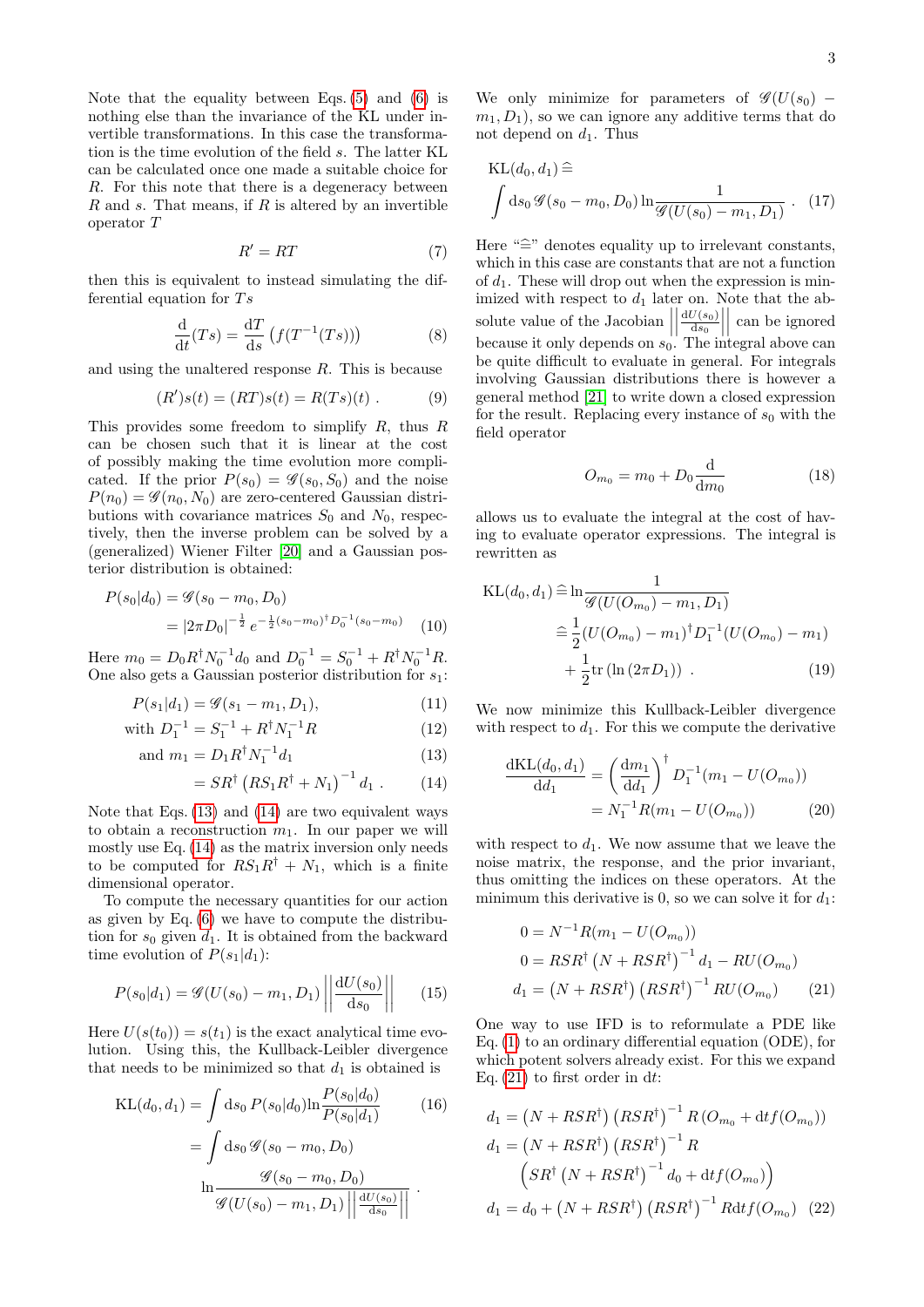Inserting  $d_1 = d_0 + dt \frac{dd}{dt}$  we arrive at an ODE for d:

$$
\frac{\mathrm{d}d}{\mathrm{d}t} = \left(N + RSR^{\dagger}\right) \left(RSR^{\dagger}\right)^{-1} Rf(O_m) \tag{23}
$$

Using this in the limit of no-noise  $N \to 0$  we get the following compact expression for the updating rule:

$$
\frac{\mathrm{d}d}{\mathrm{d}t} = Rf(O_m) = Rf(O_{SR^{\dagger}(RSR^{\dagger})^{-1}d})\tag{24}
$$

Eqs.  $(23)$  and  $(24)$  are the central equations of this paper, allowing us to discretize any differential equation. They were derived through minimizing the action given by Eq [\(6\)](#page-1-1) and thus mimic the Bayes optimal simulation up to a minimized information loss. Using Eqs. [\(23\)](#page-3-1) and [\(24\)](#page-3-2) and an appropriate choice of the response  $R$  of the virtual measurement connecting field and data, IFD tells us how the differential operators need to be discretized.

### <span id="page-3-0"></span>III. NUMERICAL TESTS

As a benchmark we simulate the Burgers equation

$$
\frac{\partial s}{\partial t} = f(s) = \eta \frac{\partial^2 s}{\partial x^2} - s \frac{\partial s}{\partial x} . \tag{25}
$$

This equation is numerically challenging as it develops shock waves for small diffusion constants  $n$ . First, we have to specify our choice of R. We demonstrate the formalism for two different choices of R.

#### <span id="page-3-7"></span>A. Box grid

We choose

$$
R_{ix} = 1_{x_i, x_{i+1}} = \begin{cases} 1 & x_i < x \le x_{i+1} \\ 0 & \text{otherwise.} \end{cases}
$$
 (26)

This type of grid is commonly used in simulations. Starting from equation [\(24\)](#page-3-2), we compute:

$$
\frac{dd}{dt} = Rf(O_m)
$$
\n
$$
= R(\Delta O_m - O_m \nabla O_m)
$$
\n
$$
= R(\Delta m - m \nabla m)
$$
\n
$$
- \int dx dy dz R_x D_{xy} \frac{d}{dm_y} (\nabla_{xz} m_z)
$$
\n
$$
= R\Delta S R^{\dagger} (RSR^{\dagger})^{-1} d
$$
\n
$$
- R (SR^{\dagger} (RSR^{\dagger})^{-1} d (\nabla SR^{\dagger} (RSR^{\dagger})^{-1} d))
$$
\n
$$
- \int dx dy R_x D_{xy} \nabla_{xy}
$$
\n(27)

We introduce the short hand notation

$$
d' = (RSR^{\dagger})^{-1}d \tag{28}
$$

so that the IFD Burgers scheme simplifies to

$$
\frac{dd}{dt} = R\Delta SR^{\dagger}d'
$$
  
- R (SR<sup>\dagger</sup>d'(\nabla SR<sup>\dagger</sup>d'))  
- \int dxdy R\_x D\_{xy} \nabla\_{xy} (29)

<span id="page-3-1"></span>Assuming that our a priori knowledge favors no certain points in space or certain directions, according to the Wiener-Khintchin theorem [\[22\]](#page-7-18) the covariance operator S has to be diagonal in Fourier space. This is equivalent to a convolution with a convolution kernel  $C_x$  in configuration  $(x)$  space, such that

<span id="page-3-2"></span>
$$
(SR^{\dagger})_{xi} = C_x * R_{xi}^{\dagger} = \int dy C_{x-y} R_{yi}^{\dagger} . \tag{30}
$$

We now compute the three terms of Eq. [\(29\)](#page-3-3) all separately, starting with the term involving the Laplace operator:

$$
(R\Delta SR^{\dagger}d')_i = \int_{x_i}^{x_{i+1}} dx \sum_j \Delta \int_{x_j}^{x_{i+j}} dy S_{xy} d'_j
$$
  
\n
$$
= \int_{x_i}^{x_{i+1}} dx \sum_j \Delta C_x * 1_{x_j, x_{j+1}} d'_j
$$
  
\n
$$
= \int dx 1_{x_i, x_{i+1}} \sum_j \Delta C_x * 1_{x_j, x_{j+1}} d'_j
$$
  
\n
$$
= \int_{x_i}^{x_{i+1}} dx \sum_j \nabla (C_x * (\delta(x - x_j) - \delta(x - x_{j+1}))) d'_j
$$
  
\n
$$
= \int dx (\delta(x - x_{i+1}) - \delta(x - x_i))
$$
  
\n
$$
\sum_j (C_{x - x_j} - C_{x - x_{j+1}}) d'_j
$$
  
\n
$$
= \sum_j (C_{x_{i+1} - x_j} - C_{x_{i+1} - x_{j+1}})
$$
  
\n
$$
- \sum_j (C_{x_i - x_j} - C_{x_i - x_{j+1}}) d'_j
$$
  
\n
$$
= \sum_j (C_{l(i-j+1)} - 2C_{l(i-j)} + C_{l(i-j-1)}) d'_j
$$
 (31)

<span id="page-3-6"></span>Here we assumed the  $x_i$  to be equally spaced with distance l. Note that this version of the discretized Laplace operator has similarities with the normal finite-difference [\[23\]](#page-7-19) Laplace operator, but accounts for the field correlation structure. We continue by computing the second term

<span id="page-3-5"></span><span id="page-3-4"></span>
$$
\begin{aligned}\n\left(R\left(SR^{\dagger}d'(\nabla SR^{\dagger}d')\right)\right)_i &= \\
&= \int \mathrm{d}x \, R_{ix}(SR^{\dagger}d')_x(\nabla SR^{\dagger}d')_x \\
&= -\int \mathrm{d}x \, \left[\nabla \left(R_{ix}\left(SR^{\dagger}d'\right)\right)_x\right](SR^{\dagger}d')_x \\
&= -\int \mathrm{d}x \left(\nabla R_{ix}\right)\left(SR^{\dagger}d'\right)(SR^{\dagger}d') \\
&- \int \mathrm{d}x \, R_{ix}\left(\nabla SR^{\dagger}d'\right)(SR^{\dagger}d')\,. \end{aligned} \tag{32}
$$

<span id="page-3-3"></span>The last summand in Eq.  $(32)$  is the same term we started with, only with a negative sign. Thus we can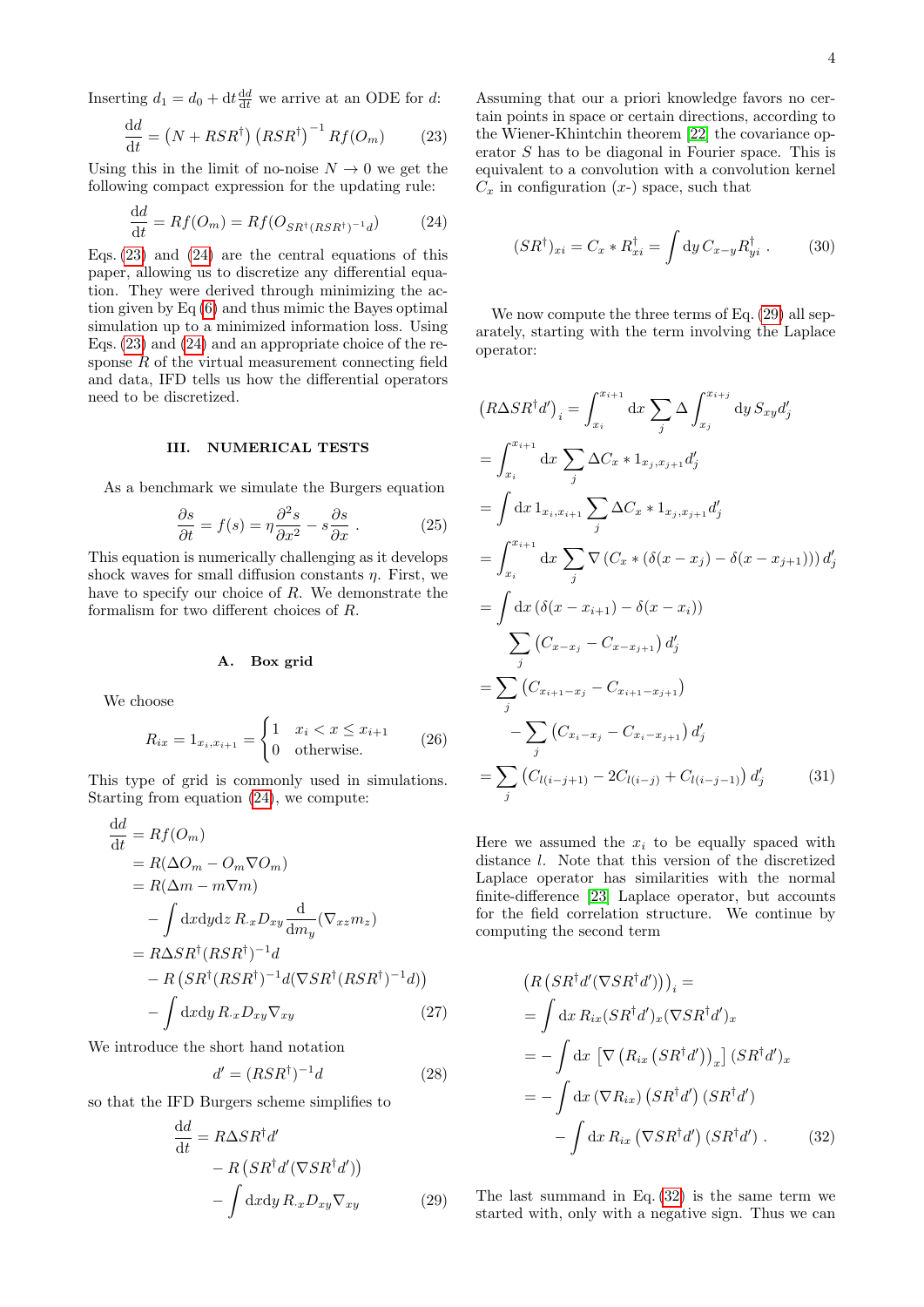<span id="page-4-0"></span>

Figure 1: Simulation of the Burgers equation using a Gaussian velocity profile as initial condition as represented by the gray line. The dotted line shows the reconstruction as it is obtained from the IFD formalism, the dashed line shows a finite-difference simulation with the same resolution. The solid line is a more exact simulation obtained by simulating with a finite-difference scheme in 4-times higher spatial resolution.

bring both to the same side of the equation and get

$$
R(SR^{\dagger}d'(\nabla SR^{\dagger}d')) =
$$
  
=  $-\frac{1}{2}\int dx (\nabla R_{ix}) (SR^{\dagger}d') (SR^{\dagger}d')$   
=  $\frac{1}{2}\left[\left(C_x * \sum_j R_{xj}d'_j\right) \left(C_x * \sum_k R_{xk}d'_k\right)\right]_{x=x_i}^{x_{i+1}}$ .  
(33)

The third term is

$$
\int dx dy R_{ix} D_{xy} \nabla_{xy} . \qquad (34)
$$

This term vanishes in the case of periodic boundary conditions. One can see this by rewriting  $\nabla_{xy} = \epsilon^{-1} (\delta(x - y + \epsilon) - \delta(x - y - \epsilon))$  for a sufficiently small  $\epsilon$  to obtain

$$
\int dx dy R_{ix} D_{xy} \epsilon^{-1} \left( \delta(x - y + \epsilon) - \delta(x - y - \epsilon) \right)
$$

$$
= \int dx \epsilon^{-1} R_{ix} \left( D_{x(x + \epsilon)} - D_{x(x - \epsilon)} \right) . \tag{35}
$$

Because S and R have no favored direction,  $D_{x(x+\epsilon)} =$  $D_{x(x-\epsilon)}$  and thus the third term vanishes. Finally we have to compute

$$
d' = (RSR^{\dagger})^{-1} d
$$
  
= 
$$
\left(\int_{x_i}^{x_{i+1}} \int_{x_j}^{x_{j+1}} dx dy C_{x-y}\right)^{-1} d_j.
$$
 (36)

Now that one has all the terms of Eq.  $(27)$  one can choose a prior and obtain a simulation scheme as a result. Normally, one would choose the prior according to physical properties of the system, such that it



Figure 2: Zoom in into the simulation of the Burgers equation shown in Fig. [1.](#page-4-0) The dash-dotted line shows the reconstruction as it is obtained from the IFD formalism, but with double the spatial resolution. The other lines are the same as in Fig. [1.](#page-4-0)

meaningfully encodes our knowledge in the absence of data. The matter of choosing priors will be further addressed in Sec. [IV B.](#page-6-1) We just want to demonstrate the formalism, so we simply choose the analytic form of  $C_x$  such that we can easily compute the three integrals given by Eqs. [\(31,](#page-3-6) [33,](#page-4-1) [36\)](#page-4-2). One convenient choice of  $C_x$  is a Gaussian<sup>[1](#page-4-3)</sup>, for which we know all the above terms analytically. One might equally well choose any correlation function and do these integrations numerically. Because these integrals only have to be done once, this does not significantly increase the computation time of the resulting simulation scheme.

<span id="page-4-1"></span>Note that all computed operators are local, meaning that they fall off as  $C_x$  falls off. Thus, they can be truncated at a certain distance and the whole simulation scales only linearly with the number of data points.

Fig. [1](#page-4-0) shows an example of a simulation that was performed using the scheme that was worked out in this section. As a comparison, the figure also shows a simulation using the finite-difference method with the same spatial resolution. This simulation uses 64 data values and the function

$$
s(x) = e^{4 - (x/64 - 0.5)^2}
$$
 (37)

<span id="page-4-2"></span>as initial condition. The simulation space is an interval of length 64 with periodic boundary conditions. The prior covariance was chosen to be a convolution with a zero-centered Gaussian that has a standard deviation of 0.5. The diffusion constant  $\eta$  was chosen to be 5. The result of a simulation using the finitedifference method with a four times higher resolution is displayed as well. This high resolution simulation

<span id="page-4-3"></span><sup>1</sup> or a mixture of Gaussians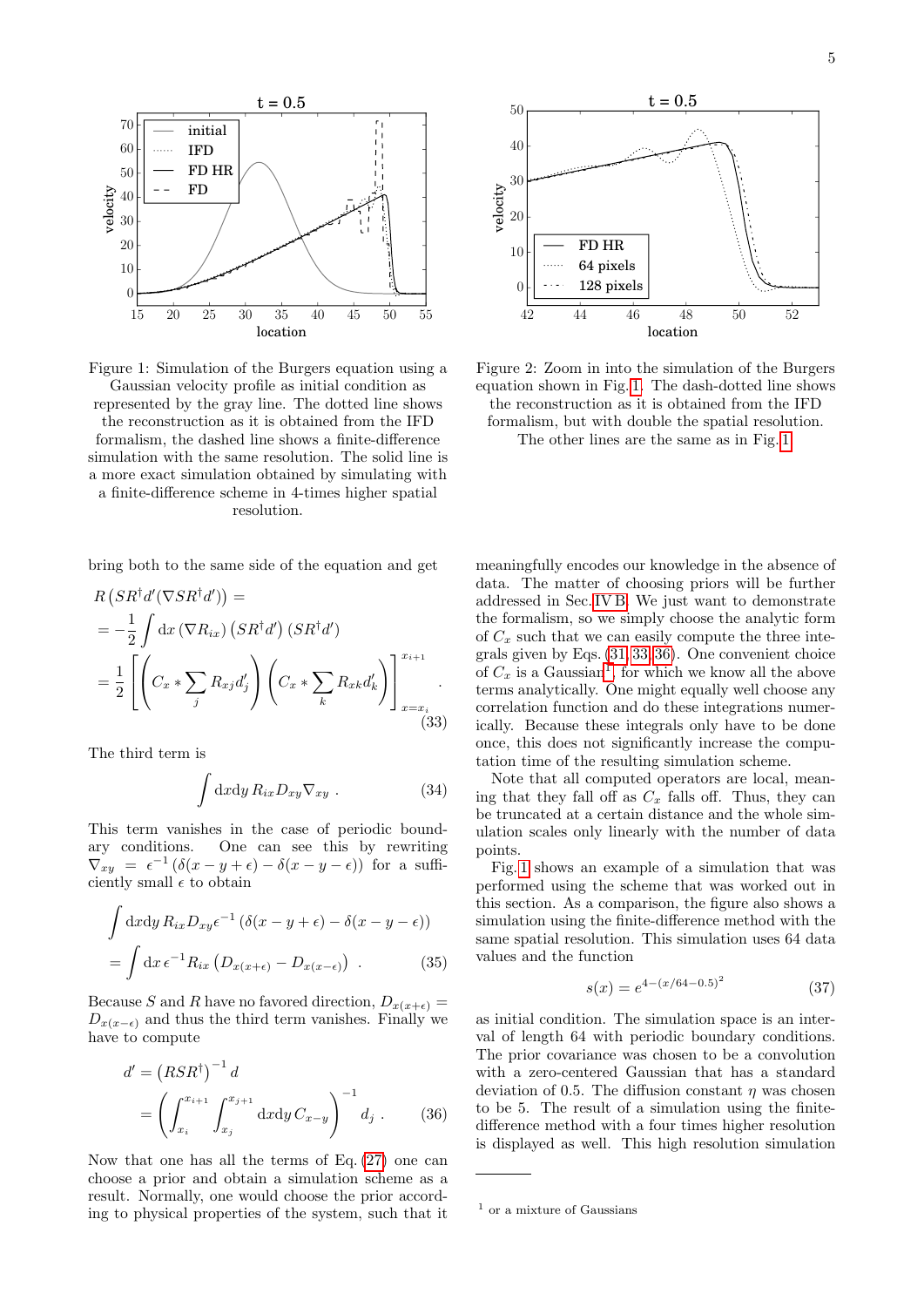should capture all features produced by the Burgers dynamics. To investigate the resolution dependence of the IFD scheme, we compare the IFD simulation of Fig. [1](#page-4-0) with a simulation on a two times more resolved grid in Fig. [2.](#page-4-0) For comparison one can again see the fine resolved finite-difference method. One can clearly see an increased performance as the resolution increases.

#### B. Fourier grid

Now we switch to a different response. We choose a Fourier space grid

$$
R_{ik} = \sum_{i} \delta(k - k_i) \tag{38}
$$

with Fourier space grid points  $k_i$ . There is a choice whether to view the Fourier transform

$$
F_{kx} = e^{ikx} \tag{39}
$$

as part of the measurement  $R$  or as transformation of the field  $s_k = F_{kx}s_x$ , see Eqs. [\(7,](#page-2-3) [8,](#page-2-4) [9\)](#page-2-5). We choose the latter and obtain as transformed time evolution:

$$
\frac{ds_k}{dt} = F_{kx} \frac{ds_x}{dt}
$$
  
=  $F_{kx} (\Delta s_x - (s_x)(\nabla s_x))$   
=  $-k^2 s_k + (s_k) * (iks_k)$  (40)

We insert this into Eq. [\(24\)](#page-3-2) and obtain

$$
\frac{\mathrm{d}d}{\mathrm{d}t} = Rf(O_m) =
$$
  
-  $Rk^2SR^{\dagger} (RSR^{\dagger})^{-1} d + Rk^2SR^{\dagger} (RSR^{\dagger})^{-1} d$ . (41)

If the a priori knowledge does not favor any specific direction or point in space, then S is diagonal in Fourier space. Thus

$$
(SR^{\dagger} (RSR^{\dagger})^{-1})_{ki} = \sum_{lrp} S_{kl} \delta_{lm_j} (\delta_{m_ip} S_{pr} \delta_{rm_j})^{-1}
$$

$$
= \sum_j S_{km_j} (S_{m_im_j})^{-1}
$$

$$
= \delta_{km_i} = R^{\dagger}_{ki}
$$
(42)

and the prior covariance drops out, making time evolution on this grid invariant under Fourier space priors. For the final time evolution we arrive at

$$
\frac{dd_i}{dt} = -k_i^2 d_i
$$
  
+  $\sum_j \int dk dk' \delta(k - k_i - k') d_i i k' \delta(k' - k_j) d_j$   
=  $-k_i^2 d_i + \sum_j d_{j-i} i k_j d_j$  (43)

where the continuous convolution was translated to a finite convolution on a grid. This resulting time evolution equation can be implemented efficiently and the

results can be seen in Fig. [3.](#page-6-2) The simulation constraints, initial conditions, and degrees of freedom were chosen to be the same as in Sec. [III A.](#page-3-7)

The developed Fourier space IFD method is equivalent to a Fourier Galerkin method [\[24\]](#page-7-20). In the Fourier Galerkin method, the error to the correct solution is minimized for a vector in a subspace. This subset is a linear subspace of the real solution space, with selected basis functions that are often chosen to be polynomials or, as in the case of the Fourier Galerkin method, Fourier basis functions. In the case of IFD this subspace is the co-image of the response  $R$ . Thus Galerkin schemes can be regarded as IFD schemes with  $R$  being specified by the Galerkin basis. The prerequisites for this equivalence are that the prior S commutes with the discretization  $R^{\dagger}R$  and that we work in the no-noise regime  $N \to 0$ .

# <span id="page-5-0"></span>IV. CURRENT ADVANTAGES AND DISADVANTAGES

In the current development status of the IFD method, there are some caveats as well as some advantages over classical approaches. Some of them stem from the theoretical side, where approximations had to be done in order to arrive at a computable scheme. In this section we discuss all the observed problems and benefits.

### A. Subgrid structure

Information field dynamics employs the field evolution of the real physical field, and thus automatically takes into account subgrid structure. However, this leads to problems when the time evolution is truncated after the first order in dt. In most physical systems, the time evolution is faster for the smaller scales, thus if we take into account all scales, no dt is small enough to justify this approximation. In other schemes, the discretized field automatically yields a cutoff at high frequencies. However for IFD, in the derivation we truncate the whole time evolution of the real system at first order, which is not justified. As an example consider the diffusion equation

$$
\frac{\mathrm{d}s}{\mathrm{d}t} = \Delta s \tag{44}
$$

$$
\frac{\mathrm{d}s_k}{\mathrm{d}t} = -k^2 s_k \tag{45}
$$

For higher modes  $k$  the change of  $s$  scales with  $k^2$ . Thus, if we truncate the Taylor expansion of the time evolution at order of dt, then for  $k > \sqrt{\frac{2}{dt}}$  we get

$$
s_k^{t+dt} = s_k^t - dt k^2 s_k^t = -(1 - dt k^2) s_k^t .
$$
 (46)

where  $\left|1 - \frac{dt k^2\right| > 1$ , thus the scheme is boosting small frequencies instead of damping them.

This is, however, a general problem of any simulation scheme.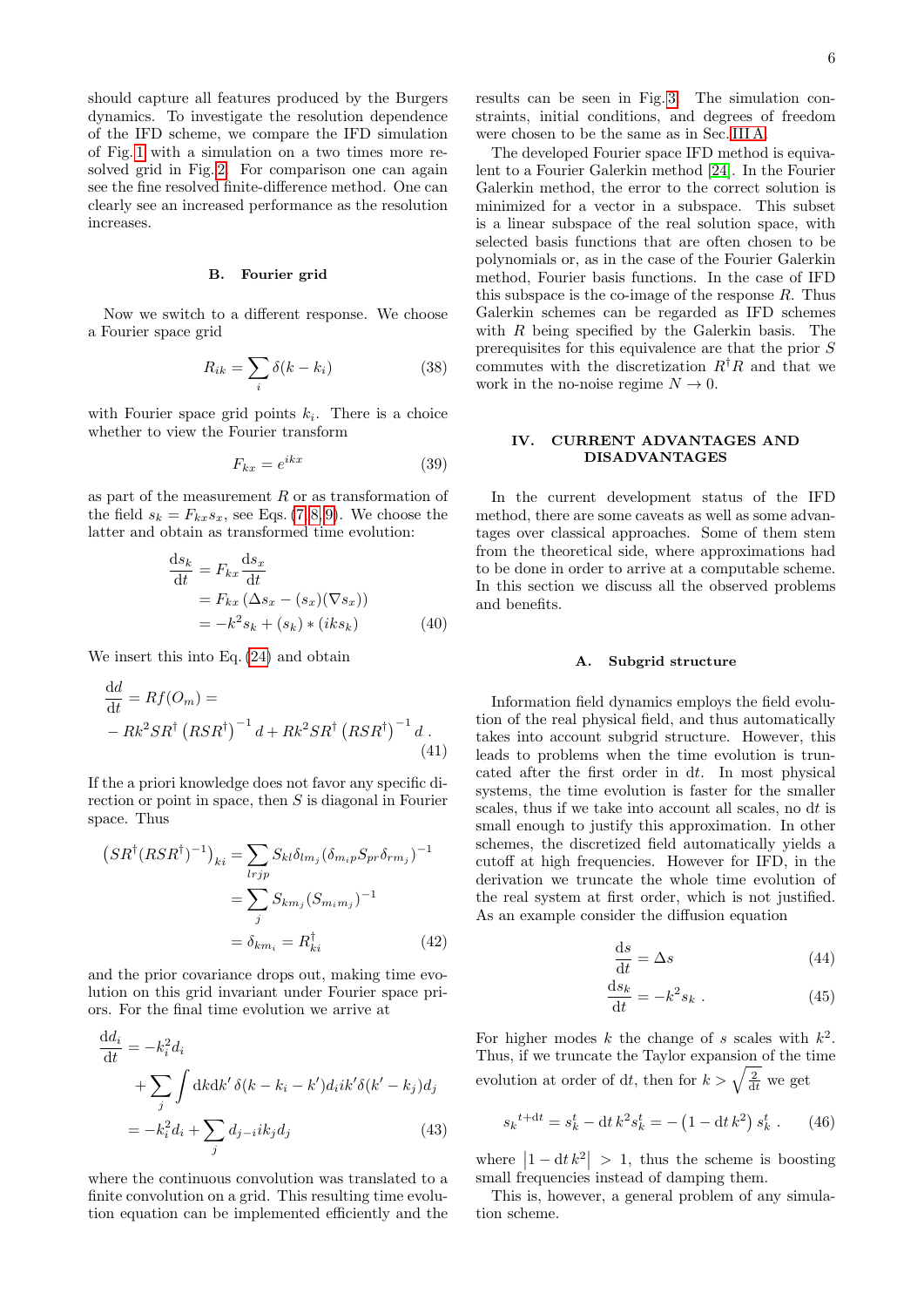<span id="page-6-2"></span>

Figure 3: Simulation of the Burgers equation using a Gaussian velocity profile as initial condition as represented by the grey line and a Fourier space response. The dotted line is a reconstruction that is obtained through simulating with the IFD scheme. This simulation scheme is equivalent to a Fourier-Galerkin scheme. The solid line is a high resolution simulation using a finite-difference scheme.

# <span id="page-6-1"></span>B. How to choose a prior

The goal of a prior is to incorporate as much information as one has about the system and nothing more. If the system has no special directions or singled out locations, one should choose a prior that is homogeneous and isotropic. These two requirements force the covariance matrix  $S_{xy} = \langle s_x s_y^{\dagger} \rangle_{P(s)}$  to be diagonal in Fourier space. If we restrict ourselves to Gaussian priors, the prior is fully characterized by its power spectrum  $P(k) \propto \langle |s_k|^2 \rangle$  $P(s)$ . Thus, the only a priori information that enters the simulation in the Gaussian case is how smooth the physical field is. But this is also a significant restriction. For example for infinitely sharp shocks, as they occur in the Burgers equation with  $\eta = 0$ , no smoothness at all is justified at the location of the shock, whereas at other points the solution might be perfectly smooth. To capture this kind of behavior one would need to either use a prior that allows for higher order statistics, use a dynamical prior which evolves in time, or to introduce data that capture the discontinuities. In our simulation we observed that the scheme diverges quickly if an unjustified prior was chosen, that is for example a prior that enforces significantly more smoothness than is present in the solution.

To choose the right power spectrum of the prior one could use a fine grid simulation and take the occurring power spectrum as input for a coarser simulation.

# C. Static prior

In the current formulation we assume that the prior does not evolve in time. However, ideally the prior should evolve with the system. This is because some a priori assumptions that were made for time step  $t_0$ might not be true at a later time (for example initial smoothness might be violated by the formation of a shock). However, from an agnostic point of view, if one has no knowledge about points in time, then the prior should be invariant under time translation. In principle, IFD provides guidance on how to evolve any kind of degree of information on the field, like its covariance structure, and not only some measurement data. By minimizing Eq. [19](#page-2-6) with respect to any such piece of information, we obtain an evolution equation for it that loses the minimal amount of information. This way, when the prior is parametrized, an update rule for it is automatically obtained.

#### D. No-noise approximation

To derive our algorithms, we take the limit  $N \to 0$ . While this significantly simplifies the derivation of the schemes, it also deprives the resulting schemes of the advantages that an information theoretic treatment has in general. In the no-noise approximation field configurations s with  $Rs \neq d$  are assigned zero probability, thus the information loss in the presence of numerical rounding errors and finite time steps, where the evolution of the data d cannot satisfy Eq.  $(24)$  exactly, is infinite. Further development in the field of IFD will have to investigate into approaches incorperating noise.

### <span id="page-6-0"></span>V. CONCLUSION

The requirement of minimal information loss per time-step defines a unique simulation framework. This concrete simulation scheme requires the specification of the field measurement (response) and the incorporation of prior known correlation structure. It exhibits similarities to the finite-difference scheme when the response is a grid of boxes and becomes a spectral scheme in the case of Fourier space response. This yields a new interpretation for linear and in some cases even nonlinear Galerkin schemes. These are information optimal up to the approximations made in